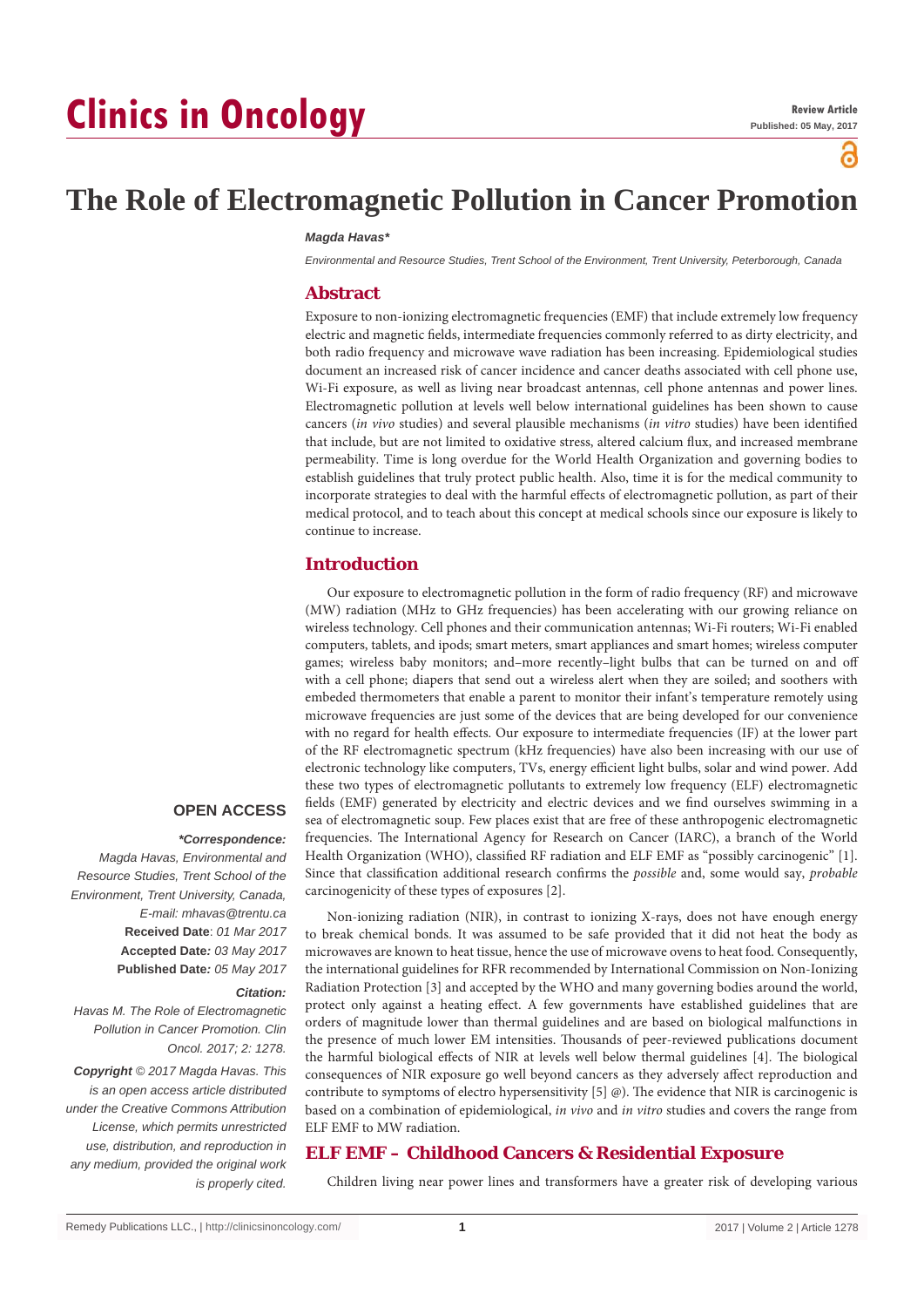cancers, the most notable of which is leukemia. This was first reported in 1979 in Denver Colorado [6]. The higher the magnetic field exposure the greater is the risk of childhood leukemia [7]. Ground currents that generate high magnetic fields around indoor water pipes, are also associated with childhood leukemia [8,9] reported a peak in childhood leukemia associated with residential electrification that emerged *de novo* in the U.K. in the 1920s and slightly later in the U.S. A 24% increase in leukemia mortality for children between the ages of 2–4 was associated with a 10% increase in homes served by electricity [9,10] documented an epigenetic component and an interaction between DNA repair genes (*XRCC1* Ex9 + 16 A allele) and low frequency magnetic field exposure in childhood acute leukemia. Authors concluded that power frequency electromagnetic fields as low as 0.18µT may inhibit certain DNA repair genes. This supports the epidemiological research that shows magnetic field values between 0.2 to 0.4µT are associated with a doubling of childhood leukemia yet guidelines in many countries allow exposures as high as 200µT for any 24-hour period.

## **ELF EMF – Adult Cancers & Occupational Exposure**

The Bonneville Power Authority in Portland Oregon reviewed the research on the biological effects of ELF EMFs [11]. In their chapter on cancer, they found 212 studies of which 101 (48%) documented adverse biological effects associated with power frequency electromagnetic field exposure. Of the 212 studies, 170 studies dealt with occupational exposure and 78 (46%) reported an increased risk of various types of cancers while 8 studies (5%) showed a beneficial effect. The most common cancers were leukemia (41%), brain cancer (40%) and breast cancer (35%). Parental occupational exposure was also associated with cancer among offspring in 67% of the studies cited (8 out of 12 studies).

*In vitro* studies clearly document increased growth in estrogen receptor positive breast cancer cells exposed to 1.2µT magnetic field [2,12]. While both melatonin and tamoxifen at therapeutic levels can reduce the growth of these cells, when combined with magnetic field exposure, the beneficial effects of tamoxifen were compromised. This has direct relevance for breast cancer patients taking tamoxifen.

#### **IF – Adult Cancers**

There are relatively few studies on cancer at electromagnetic frequencies within the intermediate frequency range (kHz). This type of electromagnetic pollution involves high frequency voltage transients (HFVT) that flow along electrical wires and is commonly called *dirty electricity* [13] reported no significant increase in breast cancer (RR 1.3) but a statistically significant increased Risk Ratio (RR) for thyroid cancer (RR 13.3), malignant melanoma (RR 9.8), and cancer of the uterus (RR 9.2) among teachers in a California school who taught in classrooms where the dirty electricity exceeded 2000 GS units. Dirty electricity is becoming increasingly common. More research is needed in this area.

#### **RFR – Epidemiological Studies**

The evidence that cell phone users have a greater risk of developing gliomas, salivary gland tumors, and acoustic neuromas is considerable. Studies document statistically significant increased risk for ipsilateral tumors that become apparent after 10 years of moderate to high cell phone use [14]. For those who started using a cell phone before the age of 20, the risk increases significantly [15]. Women who keep their cell phones in their bras for 10 years or longer have a greater risk of developing multifocal breast cancer near their cell phone [16]. People who live within 500 meters of cell phone base stations [17-19] and within 3.5 km of broadcast antennas [20-23] have a greater risk of developing and dying from various types of tumors.

*RFR – In vivo* Studies*.* Two large multimillion dollar studies, conducted by the U.S. Air Force using Wi-Fi frequencies (2.45 GHz) [1] and by the U.S. National Toxicology Program using cell phone frequencies [24] documented increased cancers for mice/rats exposed to microwave radiation under carefully controlled conditions. In the Chou study [24], metastatic tumors increased 100% and primary tumors 260% within 25 months of exposure compared to controls. In the NTP study, with only partial analysis available at the writing of this communication, two types of tumors were elevated in male rats, malignant gliomas in the brain and schwannomas in the heart. These are similar to the tumors reported in human studies with cell phone use, namely malignant gliomas and vestibular schwannomas also known as acoustic neuromas.

#### **Mechanisms**

Several mechanisms have been postulated that provide insight into the effects of NIR on living organisms. We have evidence that the body is under physiological stress with the production of stress proteins [2] that calcium flux is altered leading to a cascade of biochemical reactions [25]; that membrane permeability especially of the blood brain barrier increases allowing toxins to enter tissue where they do not belong [26-28]*.* That levels of free-radicals increase in the body due to impaired repair mechanisms [5]; and that DNA is damaged [10,14,26]. All of these mechanisms can promote the growth of cancer.

#### **Conclusions**

When epidemiological studies that show an association between an agent and an outcome, in this case NIR and various types of cancers, are combined with *in vivo* studies that show a cause-effect relation between the same agent and cancer and with *in vitro* studies that identify the different mechanisms involved (stress protein production, increased membrane permeability, altered calcium flux, increased free radical content, impaired enzyme activity, etc.), it is naive and unscientific to repeat the outdated mantra that, *since NIR doesn't have enough energy to break chemical bonds it cannot cause cancer* [29]. This is an invalid statement based on a flawed assumption and is contrary to scientific evidence. Scientific evidence clearly supports the concept that non-ionizing radiation from extremely low frequency electromagnetic fields through intermediate frequencies (dirty electricity) to microwave radiation contributes to cancer by promoting the growth of pre-existing cancer cells and by interfering with repair mechanisms leading to an increase in free-radicals and DNA damage. This occurs at levels well below international thermal guidelines.

It is time for IARC, WHO, and governing bodies to establish guidelines that truly protect public health and it is time for the medical community to incorporate strategies to deal with the harmful effects of electromagnetic pollution as part of their medical protocol and to teach about this concept at medical schools, especially since the levels of electromagnetic pollution will continue to increase unabated until governments and health care authorities take it seriously.